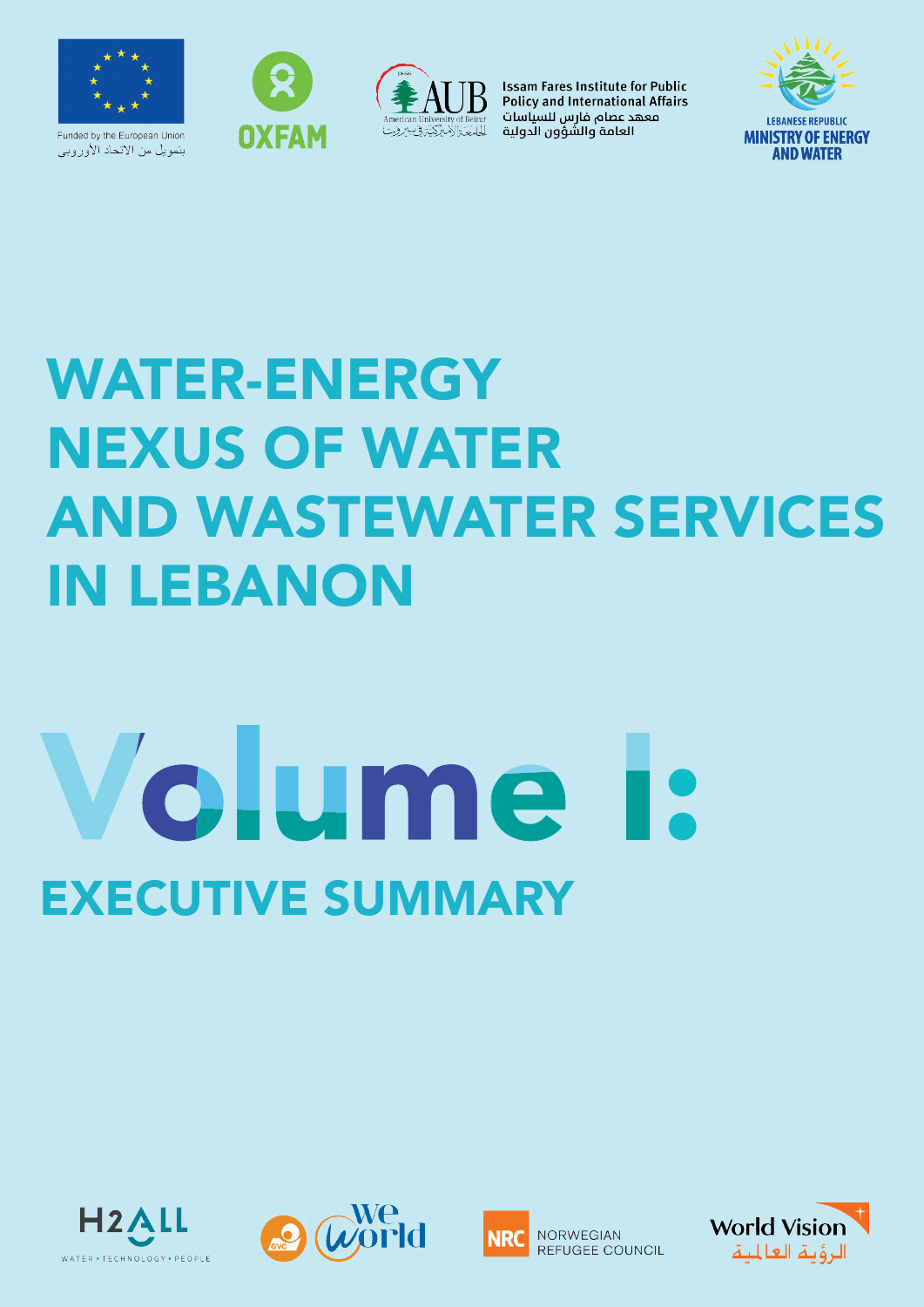#### **WATER-ENERGY NEXUS OF WATER AND WASTEWATER SERVICES IN LEBANON**

This research report was produced through the combined efforts of the IFI team (Nadim Farajalla, Rana El Hajj, Marc Ayoub, Lea Zgheib, Abed Hajj Chehadeh, Francis Hanna and Nay Karam) and the Oxfam team.

This document has been produced with the financial assistance of the European Union. The contents of this document are the sole responsibility of the authors and do not necessarily reflect the views of Oxfam, IFI and can under no circumstances be regarded as reflecting the position of the European Union.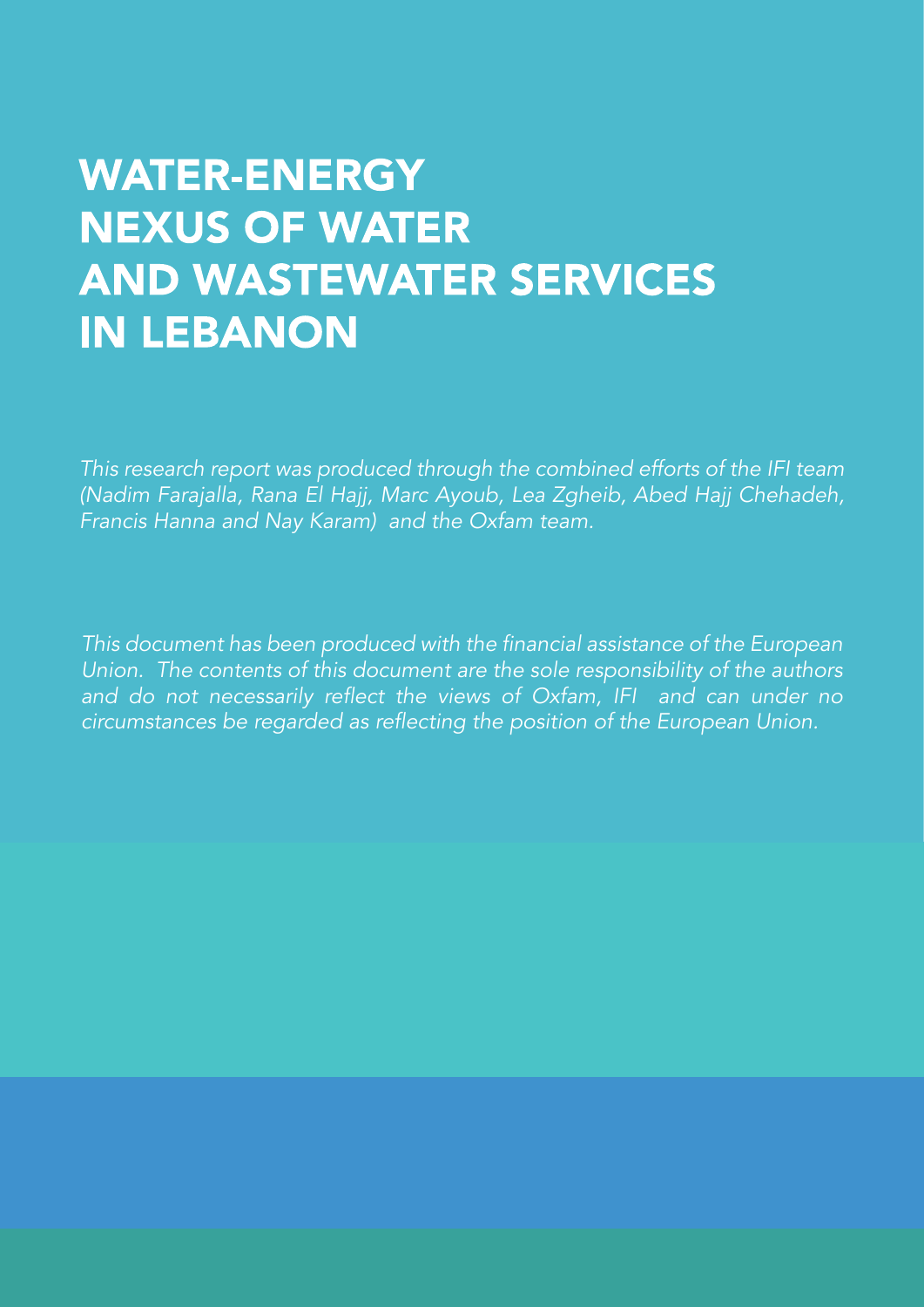The Joint Humanitarian Development Framework (JHDF) identified WaSH as a key priority sector for Lebanon. H2ALL, a WaSH consortium that consists of the Norwegian Refugee Council (NRC), Oxfam, World Vision International (WVI), and Gruppo di Volontario Civile (GVC) have come together to implement the project "Improving access to safe and affordable water to vulnerable communities", under the EU Madad Trust Fund program "Water, Sanitation and Hygiene (WaSH) programme for Syrian refugees and Lebanese host communities". Within this framework, Oxfam in Lebanon commissioned the Issam Fares Institute for Public Policy and International Affairs at the American University of Beirut to undertake the "Water Energy Nexus of Water and Wastewater Services in Lebanon" study.

 The project aims to contribute to effective, sustainable, and multi-level water governance in crisis-affected Lebanon, through empowering local and regional authorities, and demonstrating cost-effective systems for water-service provision.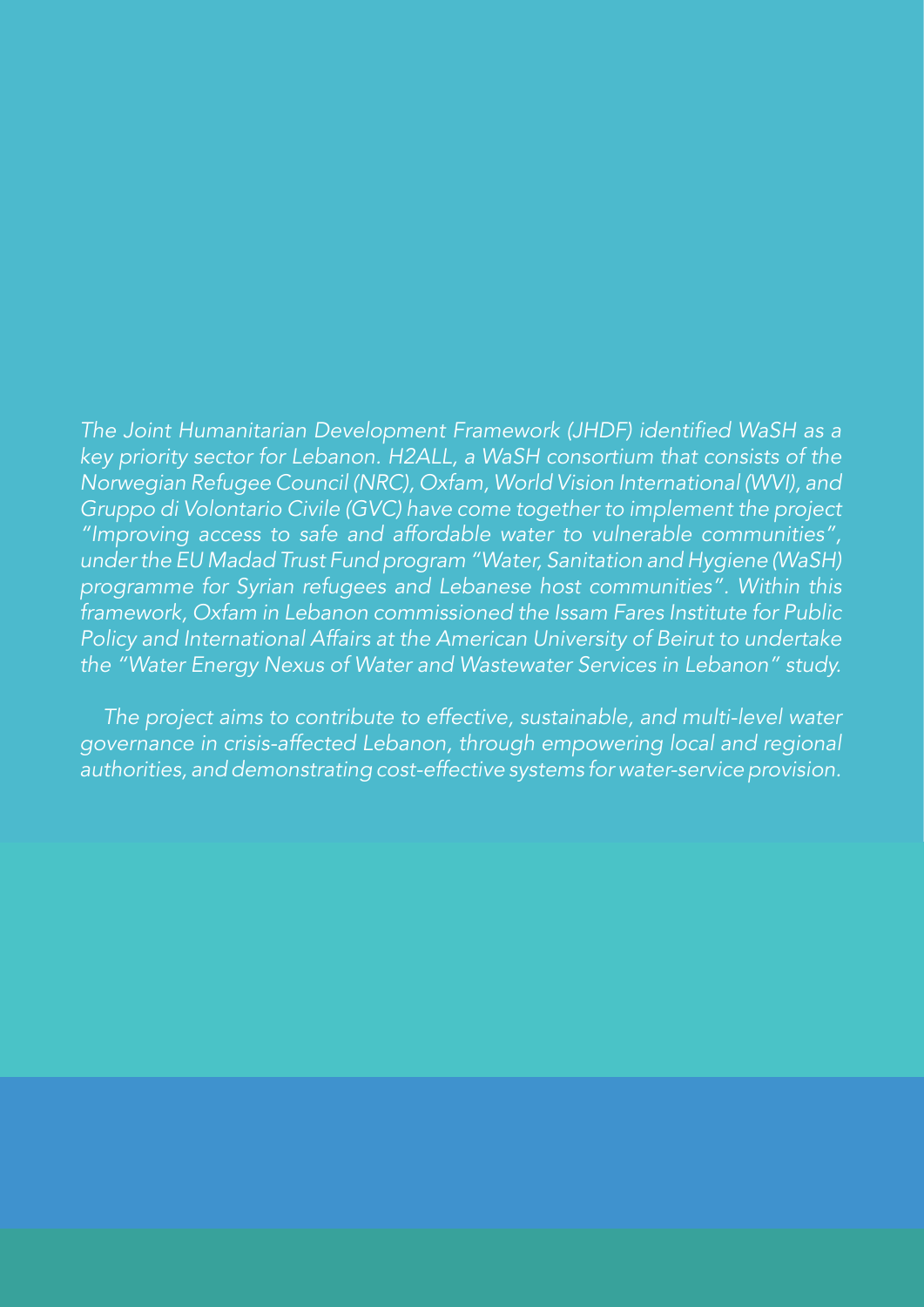Though well established and understood by practitioners, policy-makers ignore the interrelation between energy and water when developing energy and water policies, known as the water-energy nexus This has led to the rise of complex challenges, especially in Lebanon, due to the fact that policies and strategies in both sectors have often been developed in isolation of each other. This resulted in policy fragmentation that has negatively affected the sustainable development of both sectors.

The interdependencies and tradeoffs between water and energy require an integrative approach to policy planning and resource management. This is not possible without a supportive knowledge base, and an understanding of these interlinkages and systems. Lebanon, to date, lacks a comprehensive assessment of energy consumption and efficiency in water and wastewater service provision. Additionally, the policy frameworks and coordination mechanisms in place do not facilitate the development of an integrated and efficient waterenergy scheme, to alleviate pressures on both sectors. Accordingly, there is a need to develop a comprehensive understanding of the links between water and energy within the current Lebanese legal and operational framework, to assess barriers and opportunities for betterintegrated policies, management strategies, and solutions.

The study presented herein aims to address the issues raised above by examining the role of energy, particularly electricity, in Lebanon's water and wastewater service provision. This includes an investigation and analysis of associated legal, social, environmental, and economic aspects along with existing legal, policy, and institutional frameworks pertaining to the water, wastewater, and energy sectors. The potential of and obstacles to mainstreaming energy efficiency, particularly renewable energy, in the water and wastewater sectors are also addressed along with a quantification of social, environmental, and economic impacts of energy-use and efficiency of both the individual (homeowner) and water establishment. Finally, a national roadmap for improved energy efficiency in the water and wastewater sector is proposed and evidence is provided on the potential deployment of renewable energy in water services.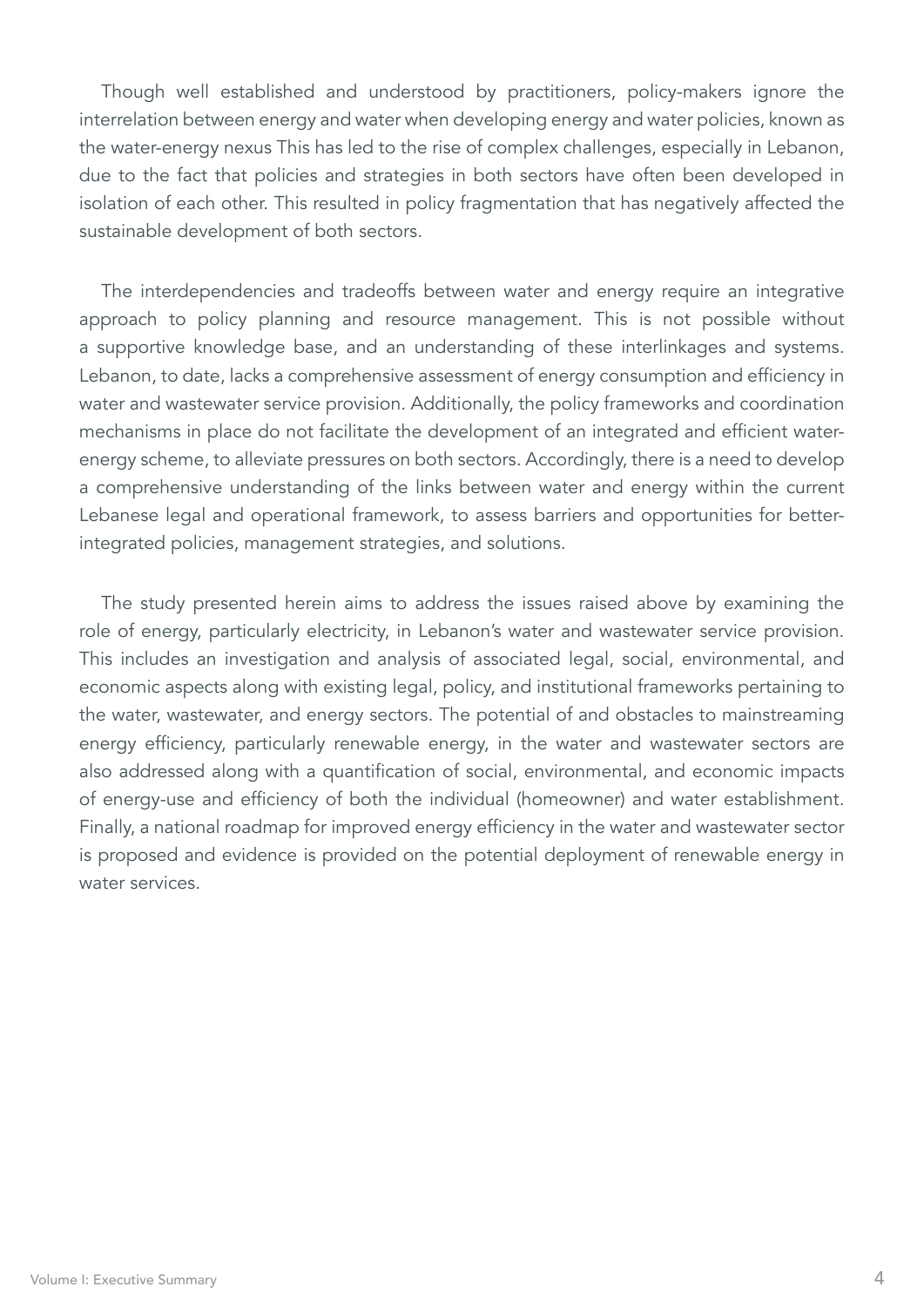## Energy Analysis

A two-step energy analysis involving a walk-through survey followed by an in-depth energy audit and assessment were conducted for 62 water and wastewater facilities, mostly operated by the four water establishments. The intended aim was to develop a clear picture of the extent that energy impacts the provision of water and wastewater services, as well as the potential for energy efficiency opportunities within the audit, and similar facilities. The analysis was performed throughout the country for 39 water-pumping stations and 23 wastewater treatment plants (WWTP). Available electricity bills of those stations, for the past three years (2016-2018), were obtained and analyzed using energy-performance assessment tools and key performance indicators. These were then benchmarked against best practices and trends in several countries in the region, and around the world.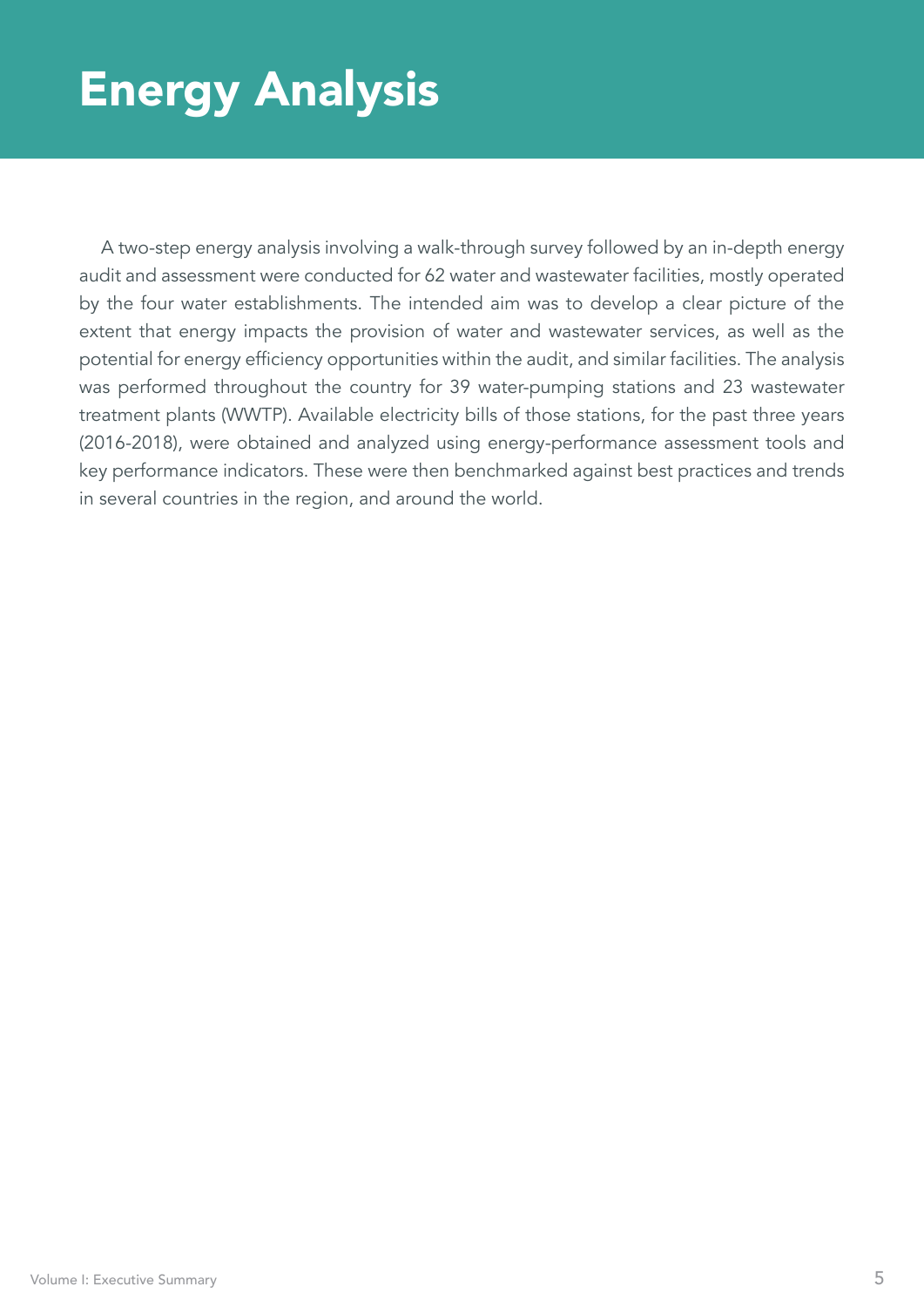### Water Facilities

Analysis of the electricity bills of the regional water establishments (RWEs) revealed the extent of the high cost of energy incurred in providing potable water. For example, around 20% of the annual budgets of both North Lebanon (NLWE) and Beirut and Mount Lebanon Water Establishments (BMLWE) go for energy consumption for water service provision. For the BMLWE, this represents 33.6% of its operation and maintenance (O&M) cost. The Bekaa Water Establishment's (BWE) estimated energy costs are higher, nearing 36% of the 2019 total budget equivalent to 47% of the overall O&M budget<sup>1</sup>.

The energy audit results and analysis did not depict a direct correlation between the stations that registered high electricity bills and their respective pumps' performance, leading to the conclusion that the high-energy cost is not always caused by an inadequate pump performance. This was reached through an analysis of the pumps of the audited pumping stations, with respect to their performance, and the required power to operate efficiently—the latter, mainly, to ascertain whether the selected pumps were properly sized. This analysis showed that around 70% of the pumps in facilities run by BMLWE are operated in an acceptable or good manner, compared to 40% in SLWE facilities, 30% of NLWE's facilities, and 28% in BWE facilities<sup>2</sup>. The results lead towards two possible reasons behind the energy-intensive operation at the identified stations: the use of expensive energy sources (i.e. fuel-sourcing, such as a diesel generator and heavy fuel oil for the utilities), or an inadequate operation and maintenance (philosophy and program) within stations across all establishments.

Such results highlight operation and maintenance as "low-hanging fruit", with a potential for high positive impact on energy cost and efficiency. As such, it was determined that a set of universal O&M guidelines that can be followed by RWEs be developed at all levels, from management to operators. This was accomplished in close collaboration with Dar Al-Handasah Consultants (Shair & Partners), where a complete manual for operations and maintenance guidelines in water pumping facilities (available in Volume III Appendix D) was developed. The guidelines suggest O&M measures for a variety of pumps, along with ancillary fittings and fixtures such as valve and strainer maintenance that can shift the RWEs from the current emergency response maintenance schemes to preventive, and even predictive, maintenance operations.

*1 Energy costs often make up 25 to 30 percent of a utility's total operation and maintenance (O&M) costs. They also*  represent the largest controllable cost of providing water and wastewater services according to US Environmental Protection Agency (EPA): https://www.epa.gov/sustainable-water-infrastructure/energy-efficiency-water*utilities#:~:text=Energy%20costs%20often%20make%20up,providing%20water%20and%20wastewater%20services* <sup>2</sup> Full details of the results and analysis can be found in Volume III of this report.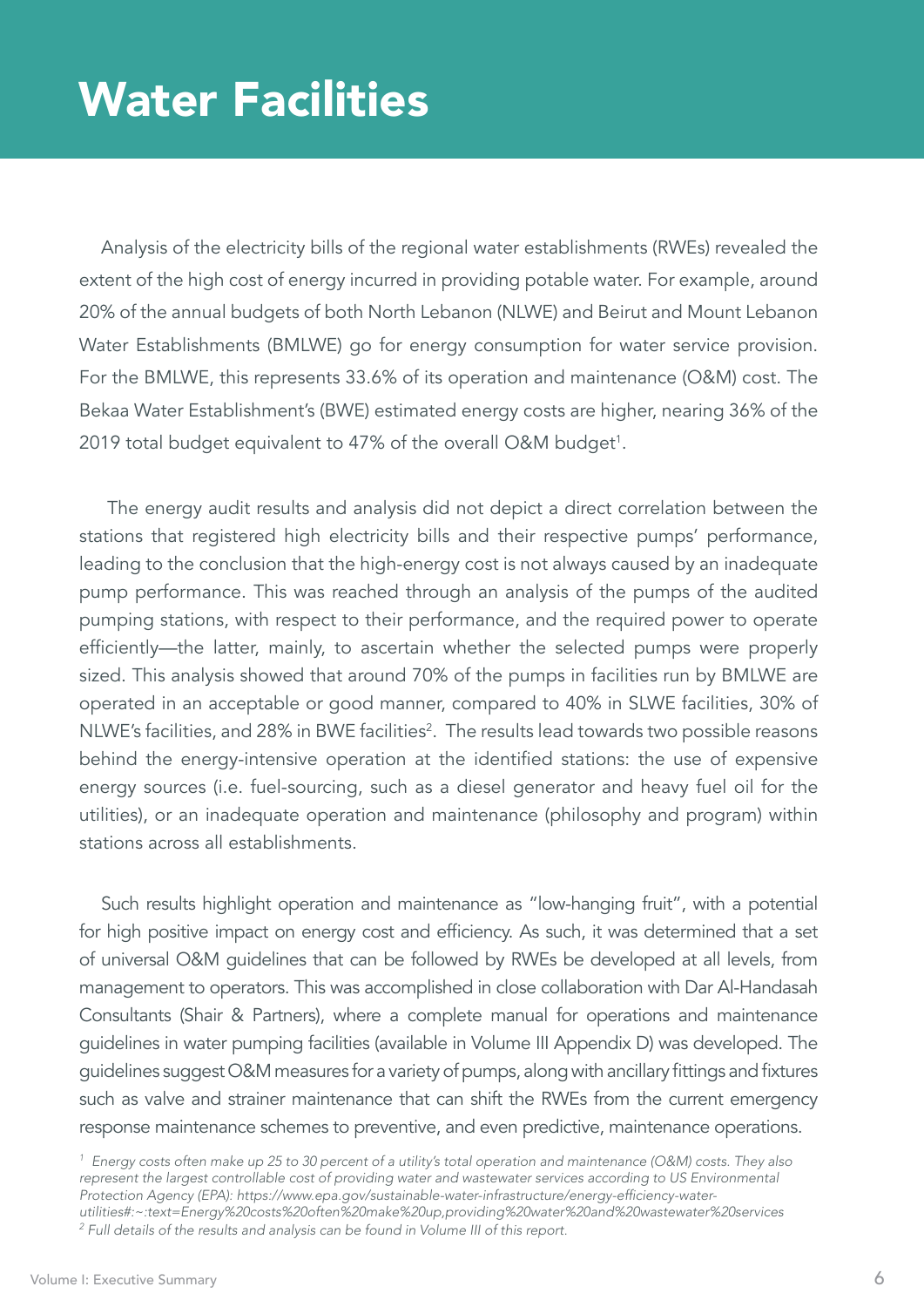In addition to the O&M guidelines, a set of technological, design, policy, and planning recommendations were proposed, these are summarized below:

- Technological: The use of high-efficiency electrical motors and very high-efficiency pumps (in planning new plants, or while replacing or rehabilitating existing ones), the use of turbines that generate electricity from water pressure, the installation of Variable Frequency Drives (VFDs), and the implementation of Solar pumping stations wherever possible.
- Design Criteria: Set design criteria that ensure efficiency in energy consumption, such as duty point and pump selection, and water networks to ensure their proper sizing thereby optimizing energy requirements when pumping.
- Operations and Maintenance: In addition to the guidelines described above, it is important to develop an operational philosophy for water-pumping stations when it comes to water sources' management and energy efficiency measures; continuous data acquisition/collection; proper instrumentation and proper monitoring; improve water systems management, etc.; revise all O&M contracts to ensure energy efficiency, amongst others; and produce a new set of standardized measures.
- Planning: Define a set of energy efficiency standards in the terms of references of future projects, homogenize those among all concerned public stakeholders (RWEs, Council of Development and Reconstruction [CDR], consultants, contractors, etc.), and establish a centralized monitoring system for standards' compliance (for example, under LIBNOR, or IRI); consider asset management and ensure that water and energy requirements are met in any design.
- Policy: Develop an appropriate pricing strategy based on water meters to account for the RWEs' energy costs; issue publications related to energy efficiency standards and specifications for water utilities; push towards power-wheeling and corporate PPA schemes; and enforce the role of Ministry of Energy and Water (MoEW), in terms of supervision and monitoring.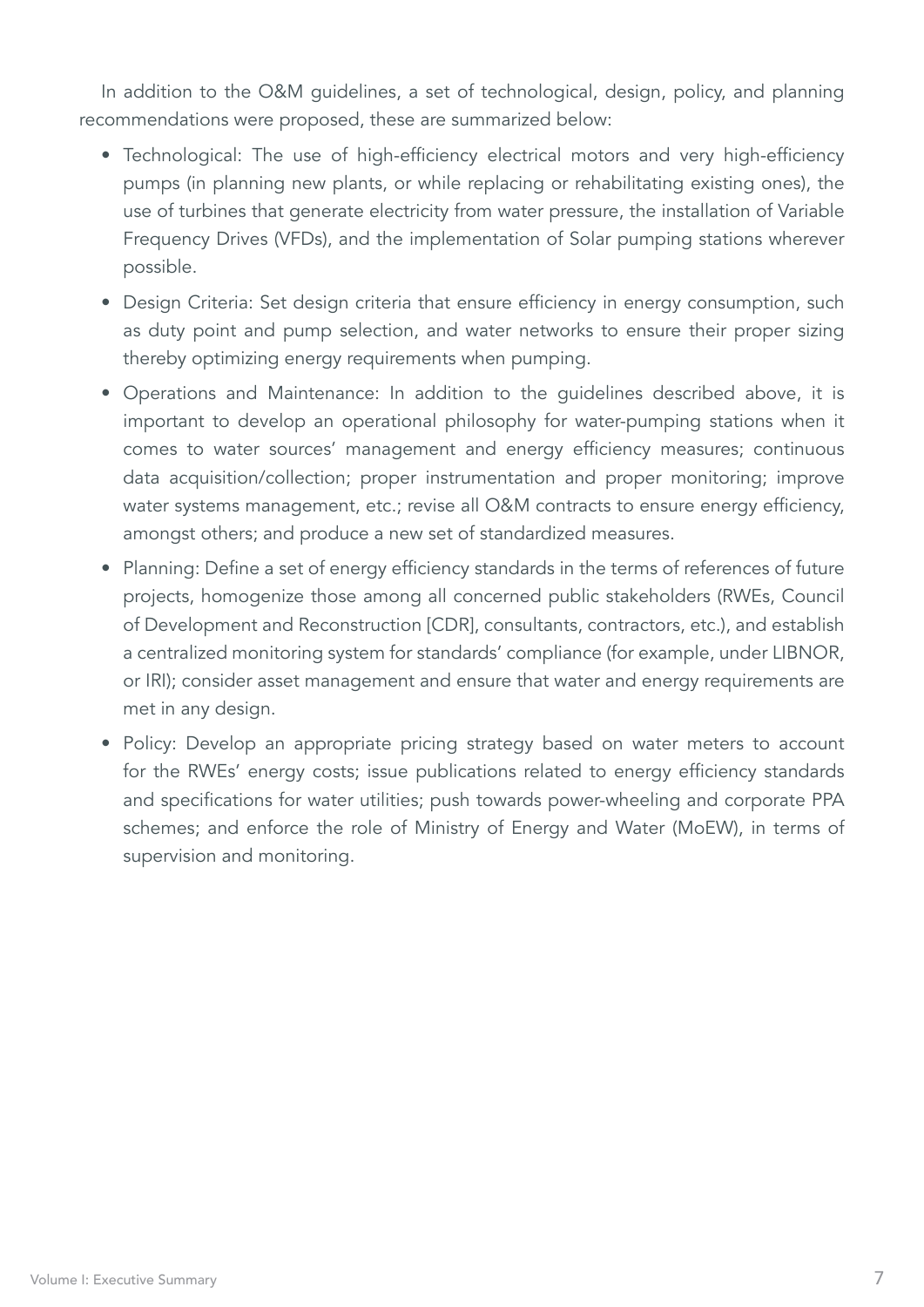#### Wastewater Facilities

Similar to water service provision, wastewater collection and treatment services are affected by high-energy costs. Even though most energy bills for wastewater services are currently being covered by the CDR, the high-energy cost associated with operating and maintaining the plants is creating resistance by RWEs to take over the responsibility of operating the facilities, due to the establishments' limited financial resources.

The energy audit clearly showed that plants using Conventional Activated Sludge and Extended Aeration wastewater treatment processes have the lowest energy consumption, confirming what is presented in the literature. On the other hand, Activated Sludge with Trickling Filters system plants are characterized by the highest energy consumption, almost two times higher than the two other processes.

Results indicate that design aspects of the plants lie behind energy inefficiency, which have led to high-energy costs. It was observed that out of 16 audited secondary treatment facilities, 14 operate below capacity, reflecting a tendency for over-sized plant design, with treatment capacity greater than what is needed (accounting for future increased loads, due to population load, should not be used as an excuse for such oversizing). Although slight oversizing is necessary to account for fluctuating loads, excessive oversizing may result in greater energy consumption, as experienced by most facilities. It was also observed that smaller plants are more energy intensive than larger ones. The analysis of the energy performance of wastewater treatment plants shows that as the population served increases, energy consumption decreases, with high-energy consumption being attributed to plants serving the lowest number of people. This finding highlights the importance of cost sustainability in O&M, in terms of energy, in the proper design and sizing of future and planned WWTPs.

As for the existing WWTPs, the potential for energy efficiency improvement is mostly present in improving the O&M aspects, knowing the significant impact it can have on the overall energy bill. This shall also be a key consideration in the planning of future plants as well. A co-benefit from looking at energy efficiency through the O&M lens is that it would greatly aid in the move, by the operators, away from unplanned emergency maintenance procedures to predictive and preventive maintenance. With this in mind, a set of O&M guidelines inside (equipment, technology, operations) and outside (networks) of existing plants, as well as future plants (those under tender/in preparation/in design) are summarized below<sup>3</sup>.

*<sup>3</sup> Detailed recommendations can be accessed through Volume III of this report.*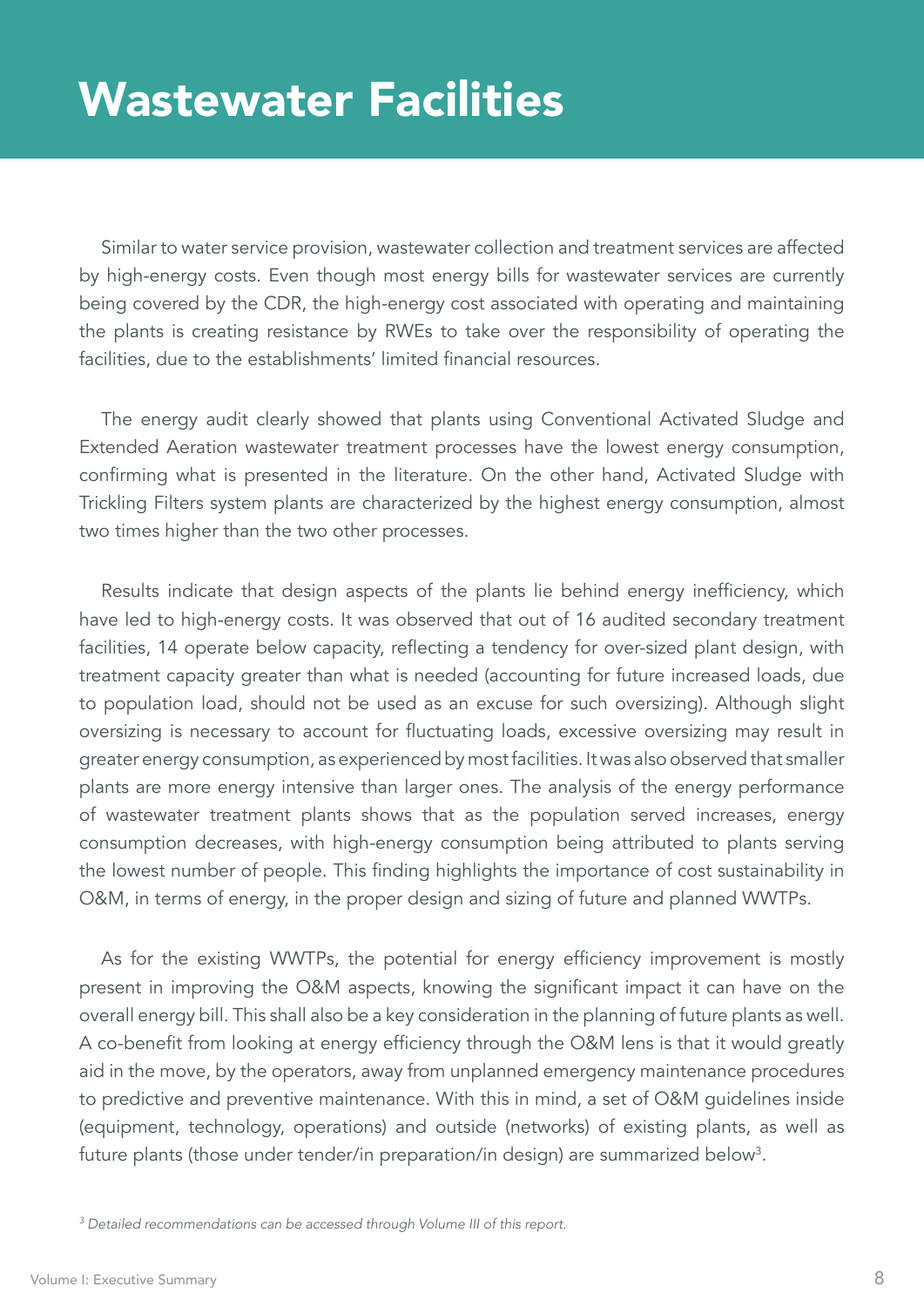- Improving energy efficiency through the O&M of existing plants:
	- o Equipment/Technology: Install adjustable speed drives on pumps and blowers, introduce Dissolved Oxygen (DO) sensors to monitor and control aeration tanks, electric load monitoring devices, flow and pressure monitoring equipment, and VFDs for pumps, motors, and blower.
	- o Operations: Reduce odor control ventilation operations; control heating and cooling in unoccupied areas; conduct periodic pump tests and repair inefficient ones; reduce aeration requirements by using chemical injection of salts in primary sedimentation; replace old and worn out equipment; address leaks and equipment malfunctions; alternate the operation of installed equipment and monitor logging of data, centralizing it in one unit, where archiving and tracking can be carried out.
	- o Policy: Develop an agreement with the Litani River Authority (LRA) on tariffs for the discharge of treated wastewater into the Litani River; set appropriate tariffs for wastewater collection and treatment; enforce the implementation of the desired operation and maintenance protocols in tenders and contracts to be signed for future plants; hold contractors accountable for O&M/diesel costs/volume, and hours of water treated, etc.; and always conduct a full inventory for all available assets.
	- o Networks: Separate sewage networks from stormwater drainage networks; treat industrial and medical waste separately, in-situ, or in dedicated facilities before being discharged into domestic wastewater systems.
	- o Equipment: Install VFDs for all pumps, motors, and blowers; use energy efficient equipment during any repair or maintenance procedure; full monitoring and control systems to optimize energy consumption (SCADA), along with sensors and controllers.
- Improving energy efficiency through activities outside of existing plants through:
	- o Networks: Separate the two systems of stormwater drainage networks and sewage networks; introduce equalization tanks into the facility to regulate inflows and operation patterns devised to attain the 80-85% DU range; ensure the design inflow into the WWTP is met, and reduce extraneous inflows.
- Improving energy efficiency through the proper design and planning of future plants (those under tender/in preparation/in design)
	- o Design/Planning: Put energy efficiency at the top of WWTPs' site selection, designer, new treatment plants in trains; ensure that actual wastewater characterization studies are conducted to determine its sources; move towards the medium to largescale facilities; incorporate equalization tanks in the design of future treatment plants; ensure that actual incoming flow is maintained at approximately 80-85% of the design capacity; incorporate energy production from sludge treatment using such methods as anaerobic digestion; and attempt to implement the more energy efficient treatment processes whenever possible.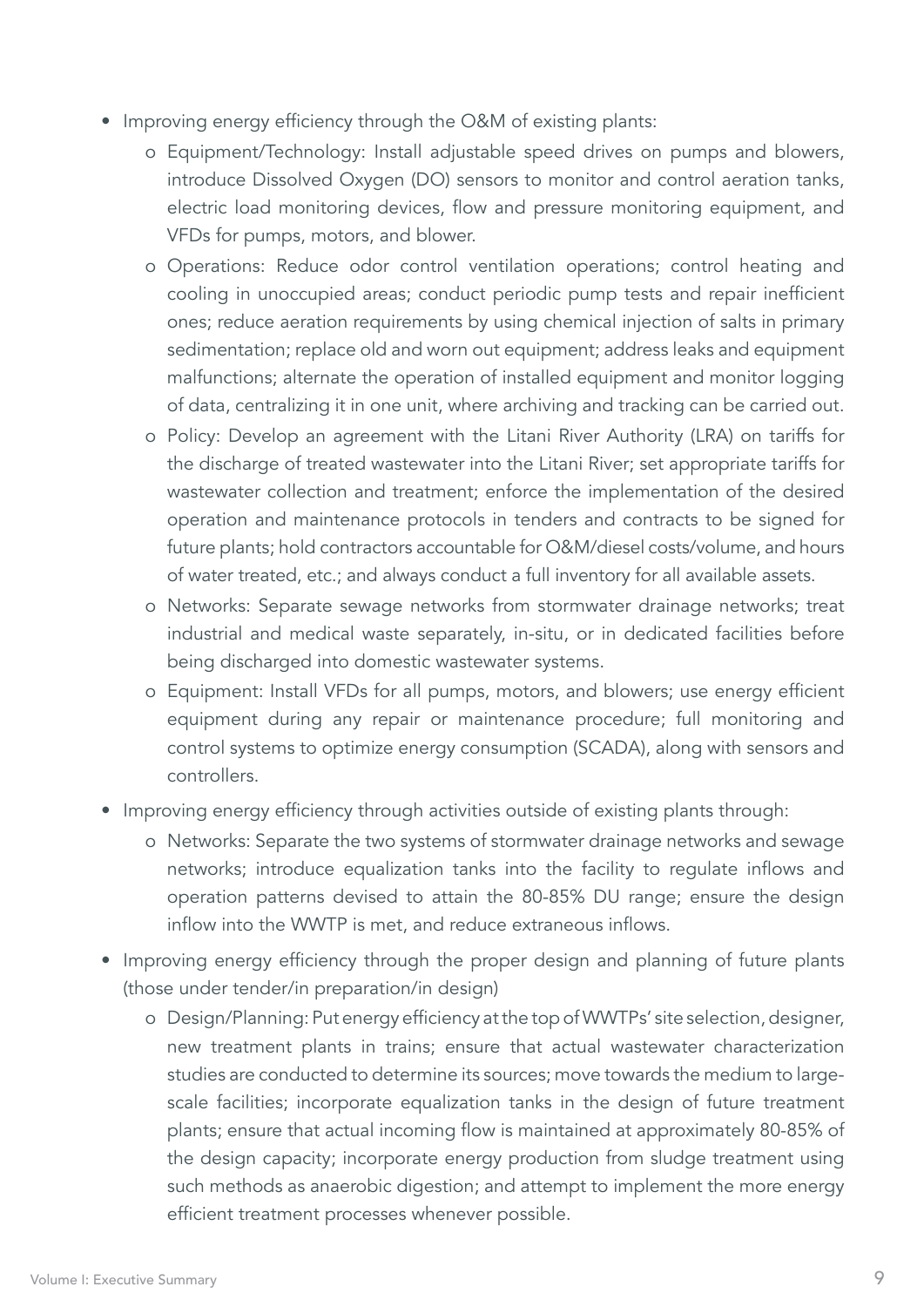## Renewable Energy Market Assessment

In parallel to the energy audit, the possibility of integrating Renewable Energy (RE), mainly solar photovoltaic (PV), was assessed in water/wastewater service provision. Current legislation and local market dynamics were reviewed, and a mapping of the surrounding areas of audited water and wastewater facilities (rooftops, reservoirs, unused lands, etc.) was conducted. Integrating RE in service provision has the potential to extensively reduce energy bills and reliance on expensive and polluting private diesel generators.

A market for RE in Lebanon's water and wastewater services already exists, and is at an appropriate level of readiness. However, the potential of this market is constrained by some real challenges: the absence of enabling a legal framework; the lack of financial incentive and performance-driven assessments; and the perpetual cycle of operating in "crisis mode" at the centralized and utility levels, which impedes the uptake of energy and cost-saving interventions. Despite Lebanon being a small market for RE, technology know-how and a capable private sector exist, and await for an enabling environment to grow in different sectors, including water and wastewater. Although a few existing pipeline projects do include RE systems, the analysis shows the true potential of RE in water and wastewater networks, and facilities remains largely untapped.

Specifically, solar PV systems carry significant potential due to their scalability, current level of market readiness, and increasingly low costs. It was shown that despite some varying potential among water and waste establishments, the sector could achieve substantial savings by adopting solar PV interventions. The suitability of these interventions should be determined on a case-by-case basis, and on the principle of economic efficiency, i.e. based on a realistic financial viability model that takes into account consumption levels, load profile, cost of service, and available space and features (shading levels, orientation, land vs. rooftop, etc.).

A techno-economic modeling of solar PV systems feasibility in 19 water and wastewater facilities conducted suggests that solar PV systems can indeed be deployed to meet at least part of the facilities' energy demand, and provide cost savings. Some of the facilities, such as Yanouh, Chamsine, and Jdita can even generate a surplus, and be able to export to the grid or other areas, through a power-wheeling arrangement in the future. In cases where utilities can generate power beyond their needs, energy storage solutions would be a major boost for the RE market in the water and wastewater sectors. However, and despite the impressive decline in the costs of energy storage in recent years, the conducted modeling did not support the inclusion of storage solution at this stage.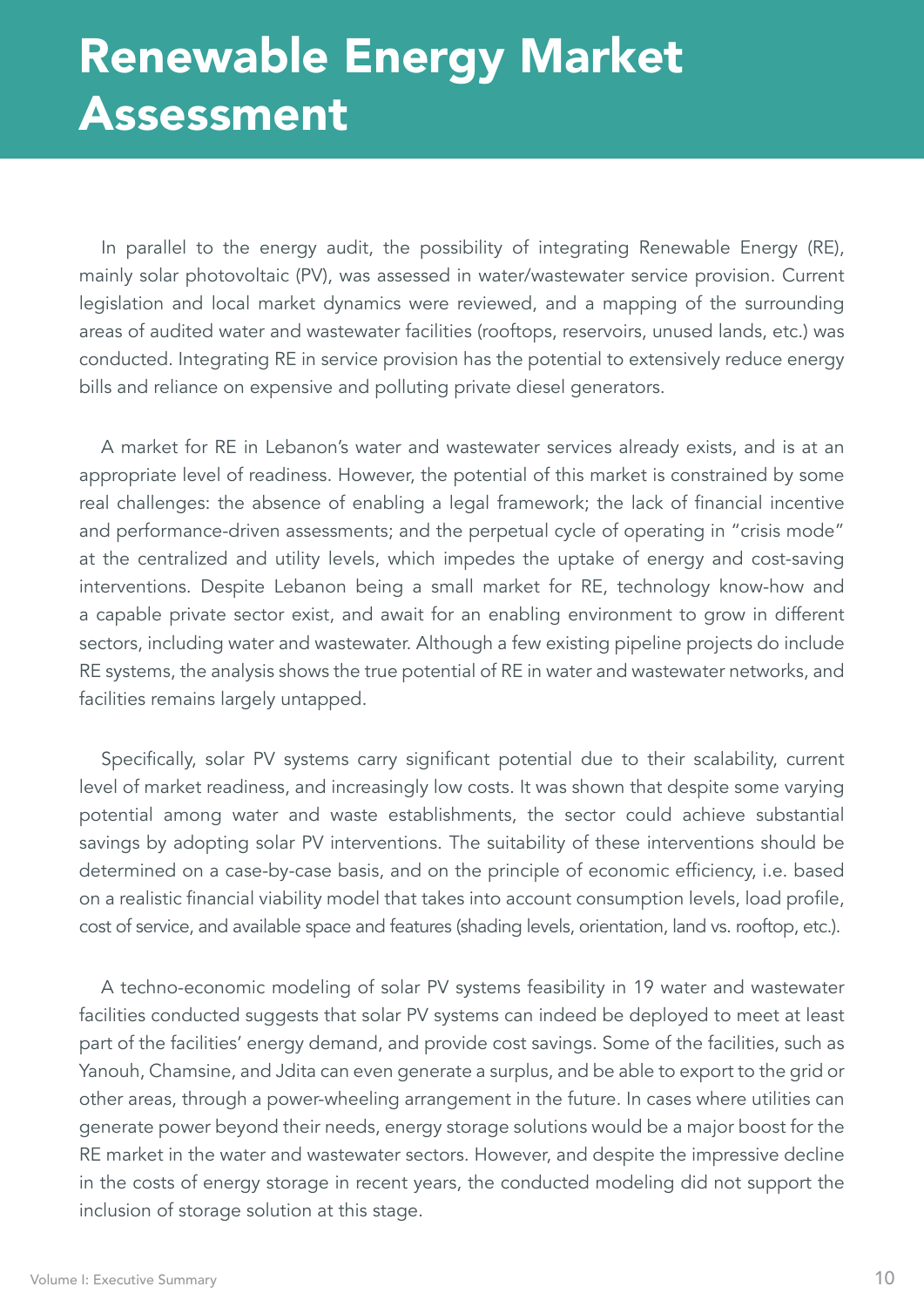Some water facilities can achieve up to 10% savings on their actual annual energy costs when installing solar PV. Wastewater treatment plants can realize significant savings too. For example, both Iaat and Tripoli can achieve around 8% annual savings on every US dollar spent per cubic meter of wastewater treated, and 16% on EDL and diesel bills on average. More importantly, the annual monetary savings, under current conditions, are over USD 25,000 per station in some water facilities (Fouar, Taybeh, Chamsine, and Dayshounieh Baabda WTP), and over USD 10,000 per plant in some WWTPs (Iaat and Tripoli). As a result, installing RE can reduce the financial burden on water establishments, while promoting energy security. However, the key to unlocking the RE market potential is to enhance the water-energy nexus in a legal framework. This is best achieved through power-wheeling agreements and mainstreaming RE in these services through policy, targeting design requirements, and financing, as summarized below:

| <b>Level</b> | <b>Theme 1: Improving Energy-Resilience of Water Establishments</b>                                                                                                                                                                                                                                                                                                                                                                                                                             | <b>Action</b><br><b>Timeline</b> |
|--------------|-------------------------------------------------------------------------------------------------------------------------------------------------------------------------------------------------------------------------------------------------------------------------------------------------------------------------------------------------------------------------------------------------------------------------------------------------------------------------------------------------|----------------------------------|
| Policy       | Develop a policy for RE integration in all water and wastewater facilities at the<br>national level <sup>4</sup> , as part of a Water Sector Strategy. All water and wastewater facilities<br>with significant potential from available lands and rooftops should undertake a<br>techno-economic analysis to assess the installation of solar PV to cover at least<br>part of their energy consumption. This should consider future ramp-up of capacity<br>and its impact on land requirements. | Medium-<br>long term             |
| Finance      | Enhance RE affordability further by exempting RE components from import and<br>other taxes to reduce the initial cost of financing.                                                                                                                                                                                                                                                                                                                                                             | Medium-<br>long term             |
| Finance      | Assess the possibility to revise the reallocation of international loans and funds to<br>give priority to water and wastewater projects that incorporate RE and integrate<br>energy efficiency measures.                                                                                                                                                                                                                                                                                        | Medium-<br>long term             |
| Design       | Mainstream the deployment of solar PV in the design of water and wastewater<br>facilities, whenever applicable. This should be a priority for the following water<br>stations: Chamsine, Taybeh, Dayshounieh Baabda, and Fouar WTP; and the<br>following WWTPs: laat and Tripoli.                                                                                                                                                                                                               | Immediate                        |
| Design       | Assess the techno-economic feasibility of hydro-storage solutions in facilities<br>with elevated heads to generate electricity from hydropower and/or extend the<br>sizing of solar PV generation.                                                                                                                                                                                                                                                                                              | Medium-<br>long term             |
| Utility      | Regularly monitor energy consumption and efficiency through scheduled<br>energy and financial audits. Following such best-practice measures would allow<br>establishments to explore RE alternatives and savings opportunities.                                                                                                                                                                                                                                                                 | Immediate                        |
| Utility      | Within the current economic situation, and knowing that a legal framework is<br>already in place but is not yet applied (PPP Law 48/2017), seek Public Private<br>Partnerships (PPPs) for solar PV installation and maintenance by ensuring the<br>legal and policy environment enables investments to support such projects. This<br>would also require coordination between the utility, the water establishment, the<br>municipality, and the private sector.                                | Medium-<br>long term             |

*4* Refer to Jordvan's "Energy Efficiency and Renewable Energy Policy for the Water Sector" (2016) for lessons-learned from a *neighboring country.*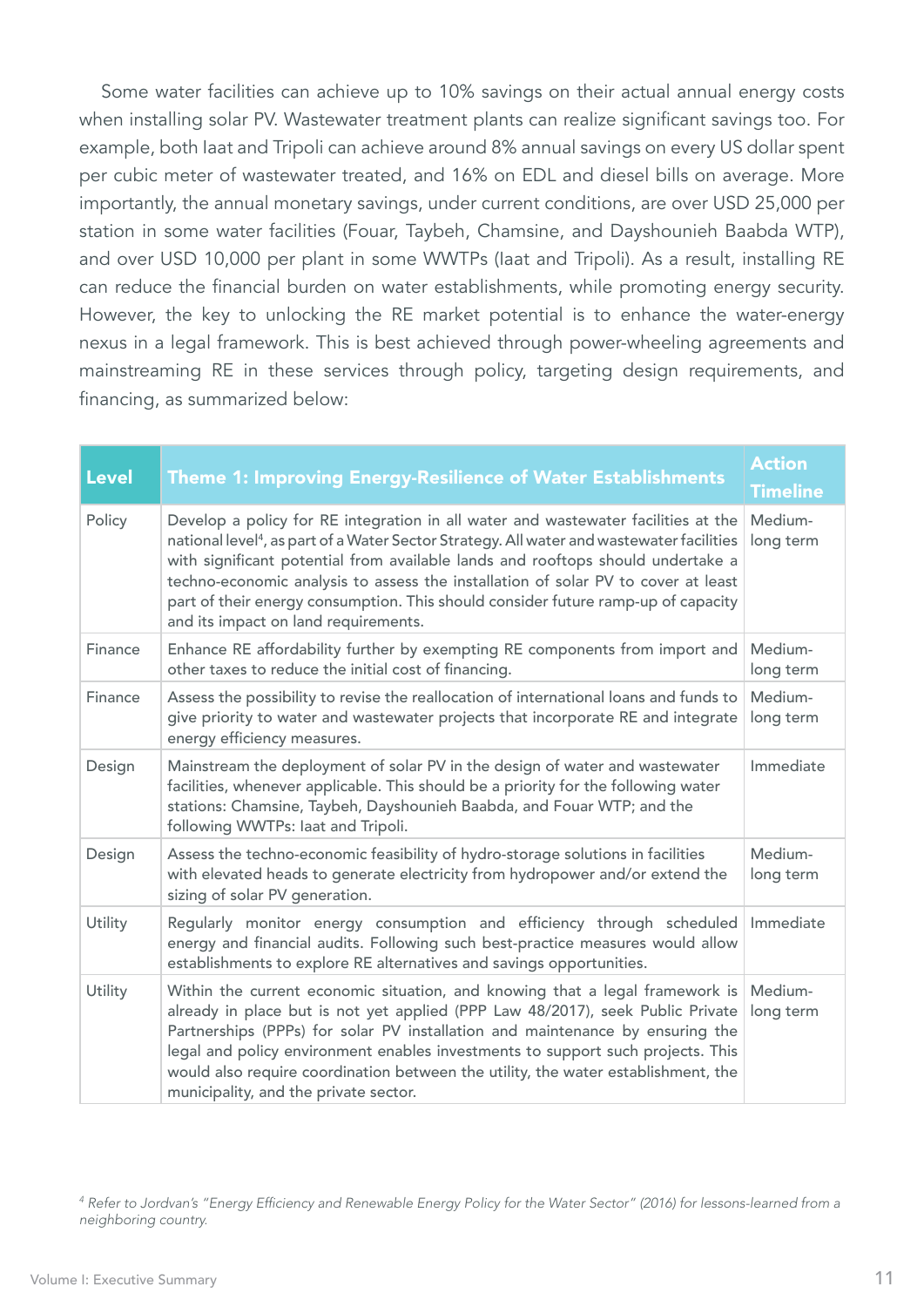| <b>Level</b>   | Theme 2: Improving the Integration of EDL and Water<br><b>Establishments</b>                                                                                                                                                                                                                                                                                                                        | <b>Action</b><br><b>Timeline</b> |
|----------------|-----------------------------------------------------------------------------------------------------------------------------------------------------------------------------------------------------------------------------------------------------------------------------------------------------------------------------------------------------------------------------------------------------|----------------------------------|
| Policy         | Advocate for power-wheeling agreements to avoid wasting potential energy<br>excess generated by solar PV. The draft distributed renewable energy law, which<br>sets the legal foundation for peer-to-peer distributed RE, ought to be passed.<br>Distributed RE would be supported further with the unbundling of the electricity<br>sector, as per Law 462 (2002), which is yet to be implemented. | Immediate                        |
| Policy         | Prioritize adequate implementation of multi-site net metering by addressing Immediate<br>technical challenges such as the grid's instability.                                                                                                                                                                                                                                                       |                                  |
| Policy         | Increase synchronization between EDL and the facilities acting as decentralized   Medium-<br>producers, generating solar PV surplus: Apply a smart rationing scheme whereby<br>EDL provides electricity when utilities generate excess, to incentivize the<br>installation of RE in those with large potential.                                                                                     | long term                        |
| Policy         | Work towards eliminating EDL subsidies and increasing the electricity tariff, which<br>would promote solar PV as a competitive, less expensive substitute. Concurrently,<br>this would reduce the water establishments' electricity bills and their reliance on<br>diesel powered generators.                                                                                                       | Medium-<br>long term             |
| <b>Finance</b> | Rethink the relationship between EDL and the water establishments by proposing<br>variable day/night tariffs to be reflective of cost recovery, at the level of connecting<br>utilities to the grid, in such a way that incentivizes WEs to reduce costs or choose<br>to operate during the least-cost available option.                                                                            | Medium-<br>long term             |
| Utility        | In the case of water pumping facilities, rescheduling the load to eight hours per<br>day, covered by solar PV, would reduce heavy reliance on EDL.                                                                                                                                                                                                                                                  | Medium-<br>long term             |
| Utility        | Seek agreements with nearby municipalities for land utilization for power-<br>wheeling.                                                                                                                                                                                                                                                                                                             | Medium-<br>long term             |

| l Level | Theme 3: Involving water establishments in climate action                                                                                                                                                                                                           | <b>Action</b><br><b>Timeline</b> |
|---------|---------------------------------------------------------------------------------------------------------------------------------------------------------------------------------------------------------------------------------------------------------------------|----------------------------------|
| Policy  | Monitor and report yearly GHG emissions to set mitigation action plans. Given   Immediate<br>the demonstrated reductions in GHG emissions from water and wastewater<br>treatment plants, solar PV should be considered as a main mitigation action in<br>this area. |                                  |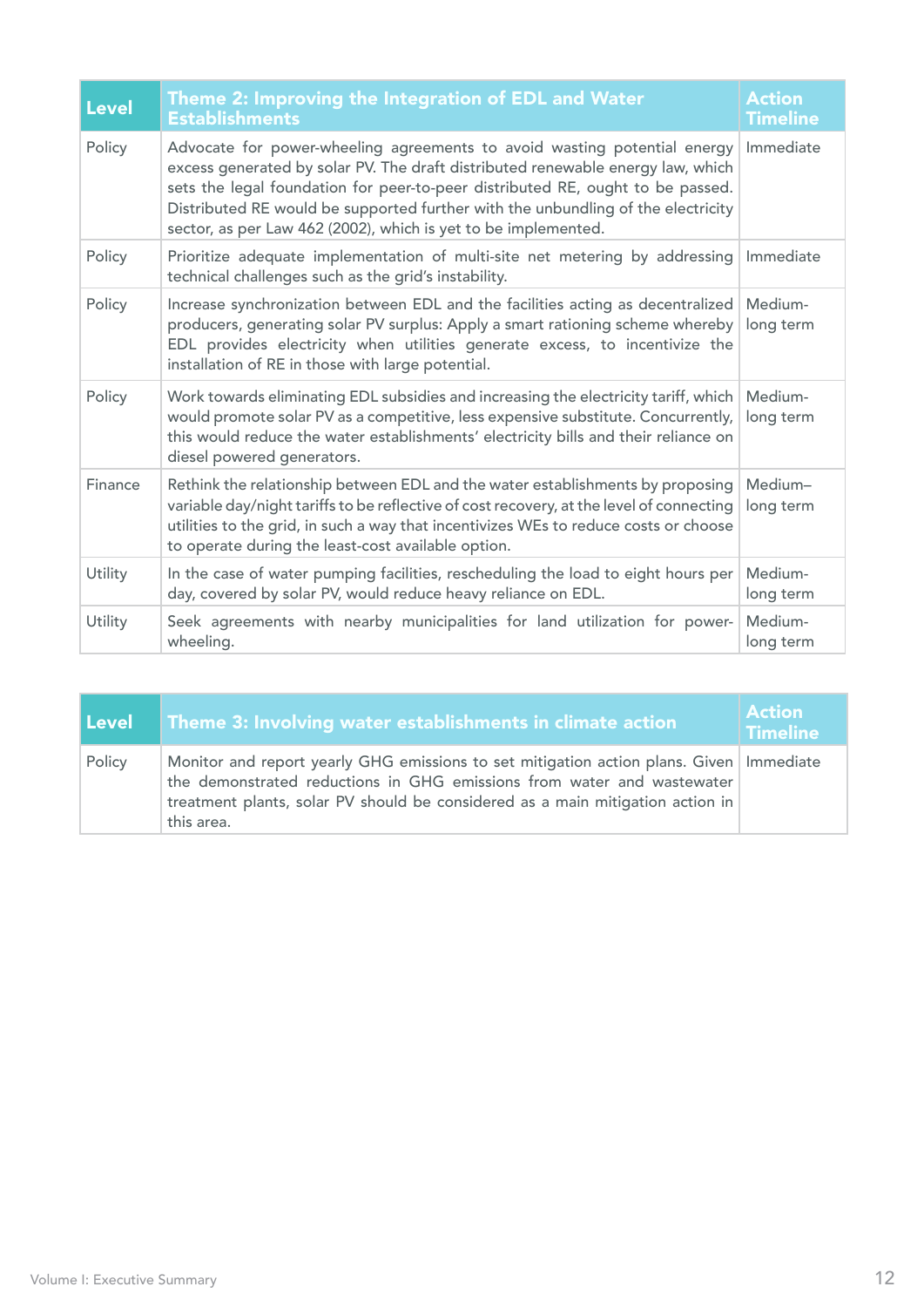#### Social Impact Assessment

With the hypothesis that interlinkages between water and energy, and in the absence of an integrated policy of the ramifications trickling down to the citizens, a social impact assessment in a selected case study was conducted. Based on the energy audit results, geographic areas of interest (serviced by high cost and energy intensive utilities) were prioritized to select a case study area and analyzed in Volume V: Socio-Economic Impact Assessment of the W-E Nexus. A multiple screening process was conducted, taking into consideration several criteria that depended on data, such as water-establishment bills covering collection rates, number of subscribers, current balances, and electricity bills per district and per station for the period 2017-18. The energy audit revealed that the Loussi station in the Bekaa is a high-energy intensive station, one that suffers from intermittent and low-quality electricity supplies (12 hour outages), and lacks backup diesel generators. These compounded, energy-related challenges affect water service provision to the 18 villages that Loussi station serves. Thus, based on this, and on the screening process, the area serviced by the Loussi station was identified as a hotspot.

Further inspection of the area served by Loussi station, using social indicators, Al Rafid village was selected as a case study area for conducting social impact assessment of the W-E nexus. Al Rafid is characterized by a complex water supply system composed of two "subsystems", dividing the village into two zones: one where the municipality provides water from a well, owned by BWE but operated and managed by the municipality (Zone A), and another where water is provided by BWE from the Loussi station (Zone B).

A survey was conducted of households in Al Rafid to gauge their perception regarding the linkages between water supply and energy, and how this reflects on them. Survey results showed that in both zones in the village, a link between electricity cuts and water availability was identified. More than 65% of respondents in Zone B (serviced by Loussi station) complained of water shortages all year round. As for respondents in Zone A, serviced by the municipality well, 19.7 % complained of water shortages during that same time period. Reasons for water shortages varied, as perceived by the respondents, with technical issues dominating, including energy/electricity. The technical issues in Zone B were at the Loussi station level, and eventually reached the community; while in Zone A, the issues came from technical problems with the pump, at the municipal well. Water shortages, resulting from a combination of factors, including electricity cuts, resulted in heavy reliance on water-trucks in the village.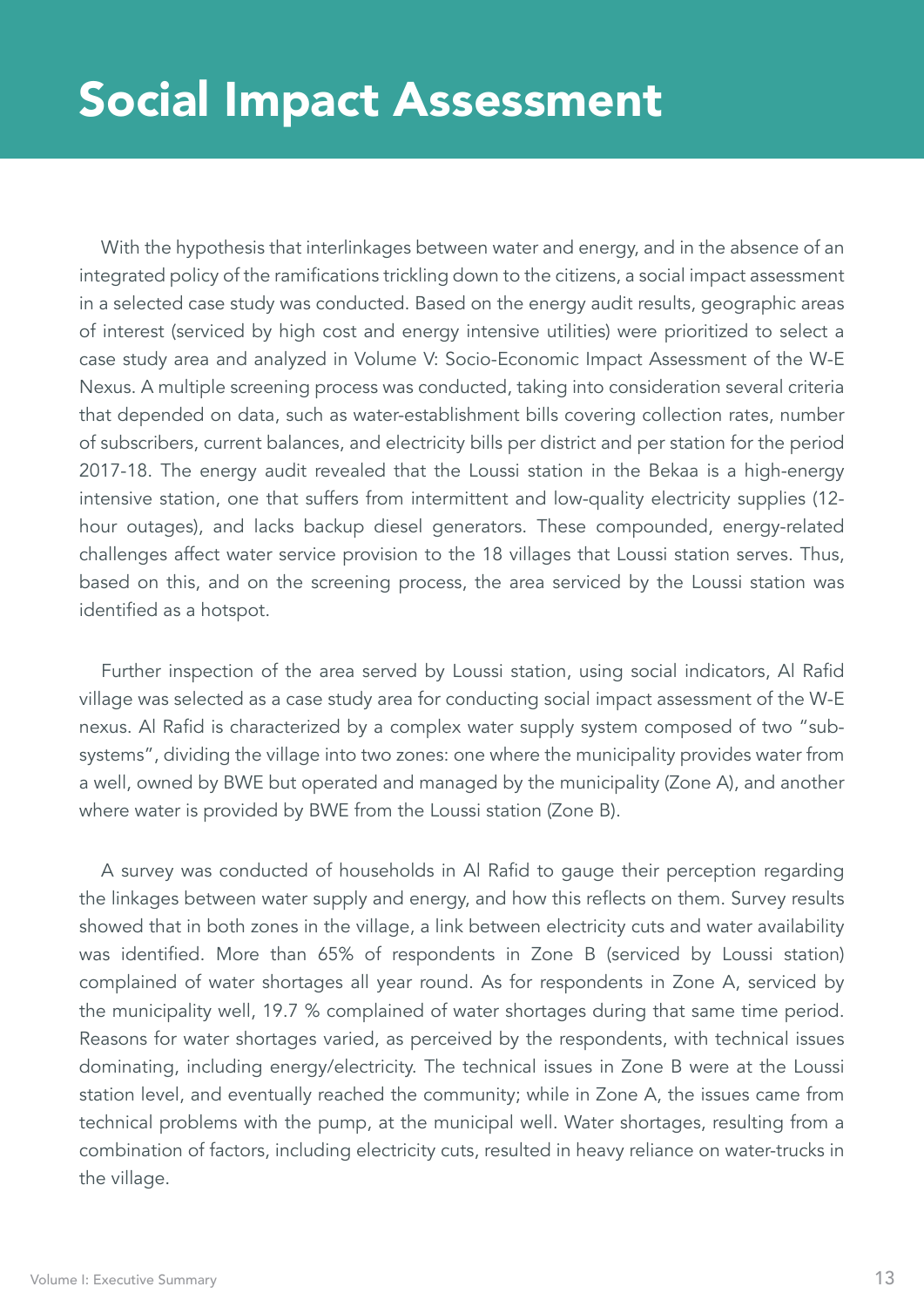Water-trucks, along with other forms of compensation for water shortages and poor water quality, led to a higher water bill for households in Al Rafid. Considering the income level of households, and the expensive water bills, Al-Rafid scored poorly in water affordability. The study clearly showcased the additional cost citizens pay for alternative water sources, which is up to two, and in some cases, three times the water bill charged by the establishment. In both zones, residents expressed willingness to pay a higher water bill in return for continuous, good quality water supply. This is a clear argument in favor of rethinking the water tariff to enable the establishments to cover their expenses/costs in order to provide better service. A major component in improving water service provision is electricity; water affordability can be significantly improved, as this cases study shows, if continuous and good quality electricity is provided to the station or well.

It is noteworthy to mention that the link between power cuts and water shortages was only directly perceived by the respondents that are serviced by the municipality operated well, while those serviced by Loussi station were not able to perceive such a link. This is a clear indication of the "unawareness" of citizens of the challenges that water establishments (WEs) face at a higher operational level.

This study repeatedly highlights the need for better cooperation and communication between the municipalities and the WEs; and for the need to rebuild trust between citizens and the WEs to break the vicious cycle of low-bill collection-rates, and no cost-recovery by the establishments. The team conducted a generalized simulation: comparing the cost of fully solarizing Loussi station to the cost of diesel provision, and the long-term financial impact this could have on the BWE, as well as the social repercussions at the village level. The results showed that investing in renewable energy at Loussi station would fix the water supply problem for Al-Rafid, and other villages facing the same difficulties. Costs on the community will be reduced significantly, and the water affordability score would increase from poor to good.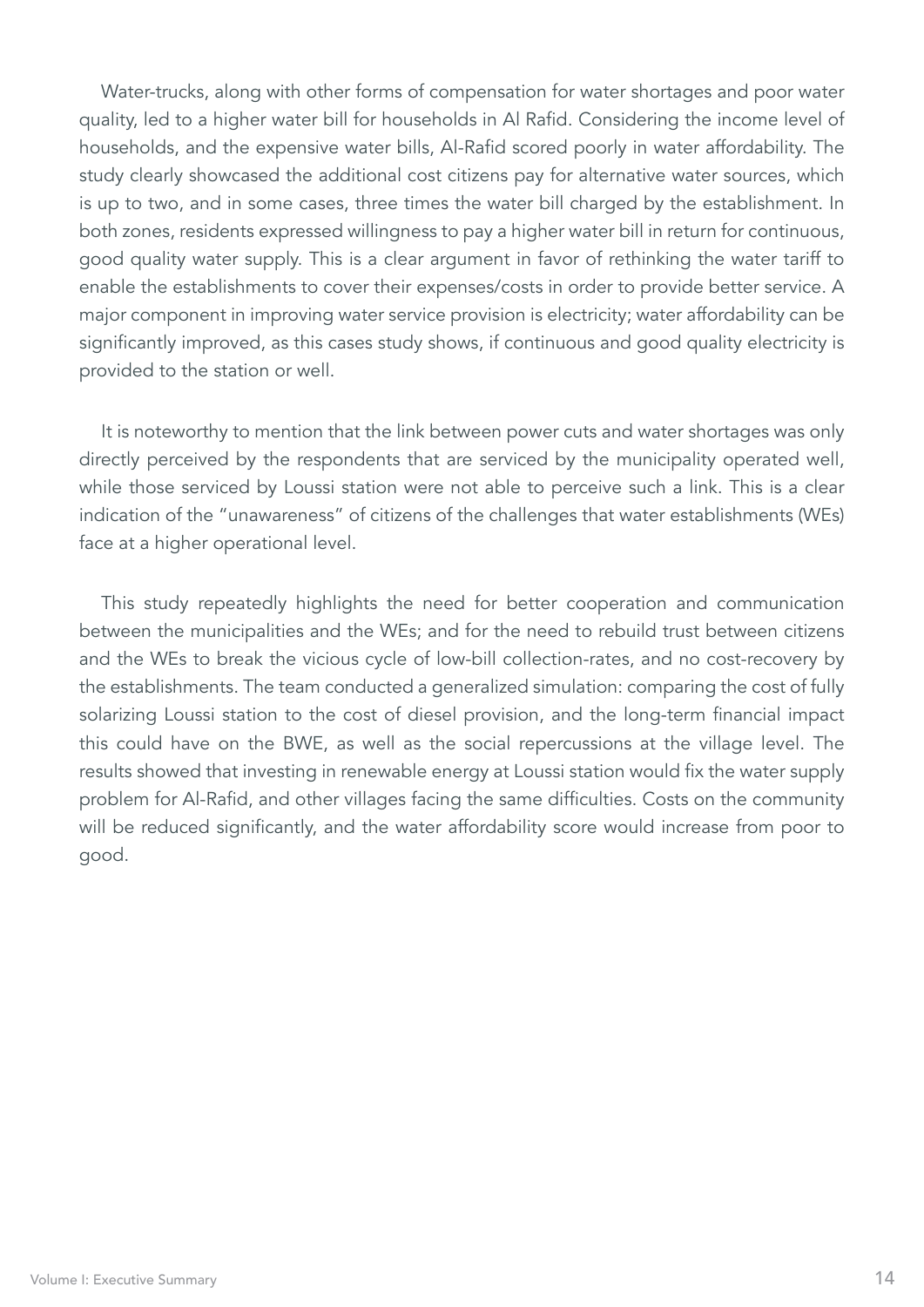The linkages between water and energy are intricate, and are present at different scales in the value chain. Such a reality necessitates strong and continuous cooperation and coordination between all stakeholders involved in order to create an integrated environment. The creation of such a network of stakeholders, with strong communication ties, first requires an understating of the network. Based on that, a social network analysis was conducted of the stakeholders identified as key that interface water and energy in Lebanon. A social network analysis (SNA) is a process that identifies and studies the interlinkages and connections between various stakeholders in a specific network. The SNA methodology comprises two steps: a stakeholder analysis to identify key stakeholders in both water and energy sectors, and the social network mapping.

Key stakeholders were identified based on feedback from experts, as well as a review of their mandates and the roles in the water and energy sectors. The key stakeholders were then asked to respond to a questionnaire covering three main communication themes: (a) communication regarding financial exchange; (b) sharing data, expertise, and technical assistance; and (c) communication regarding drafting and enforcing policies, strategies, and plans. The questionnaire results were analyzed, weighed, and converted to quantitative data using SNA tools. The analysis resulted in 14 maps showing the connections between stakeholders at all three levels, which can be accessed in Volume II of this report.

The highlights of the observations in the network maps show:

• In terms of financial linkages, the BWE is the stakeholder with the most diverse connections to funders; the EU was identified as the funding agency that has the highest number of connections with national organizations in Lebanon, and the CDR was identified as the stakeholder with the highest intermediary (middle-man) score, funneling funds from donors, such as the EU to numerous national organizations. In terms of data, expertise and technical assistance sharing, SLWE and the LCEC were shown as those sharing data on a regular basis with multiple national organizations, while CDR and LARI are observed as institutions that act as "hubs" for sharing information between the various stakeholders. In terms of enforcing and drafting policies, the MoEW appeared to be fulfilling its mandate with the highest connection/communication with other stakeholders on policy enforcement and drafting. Interestingly, CDR appears to play an intermediary role in communication regarding implementation and drafting of policies.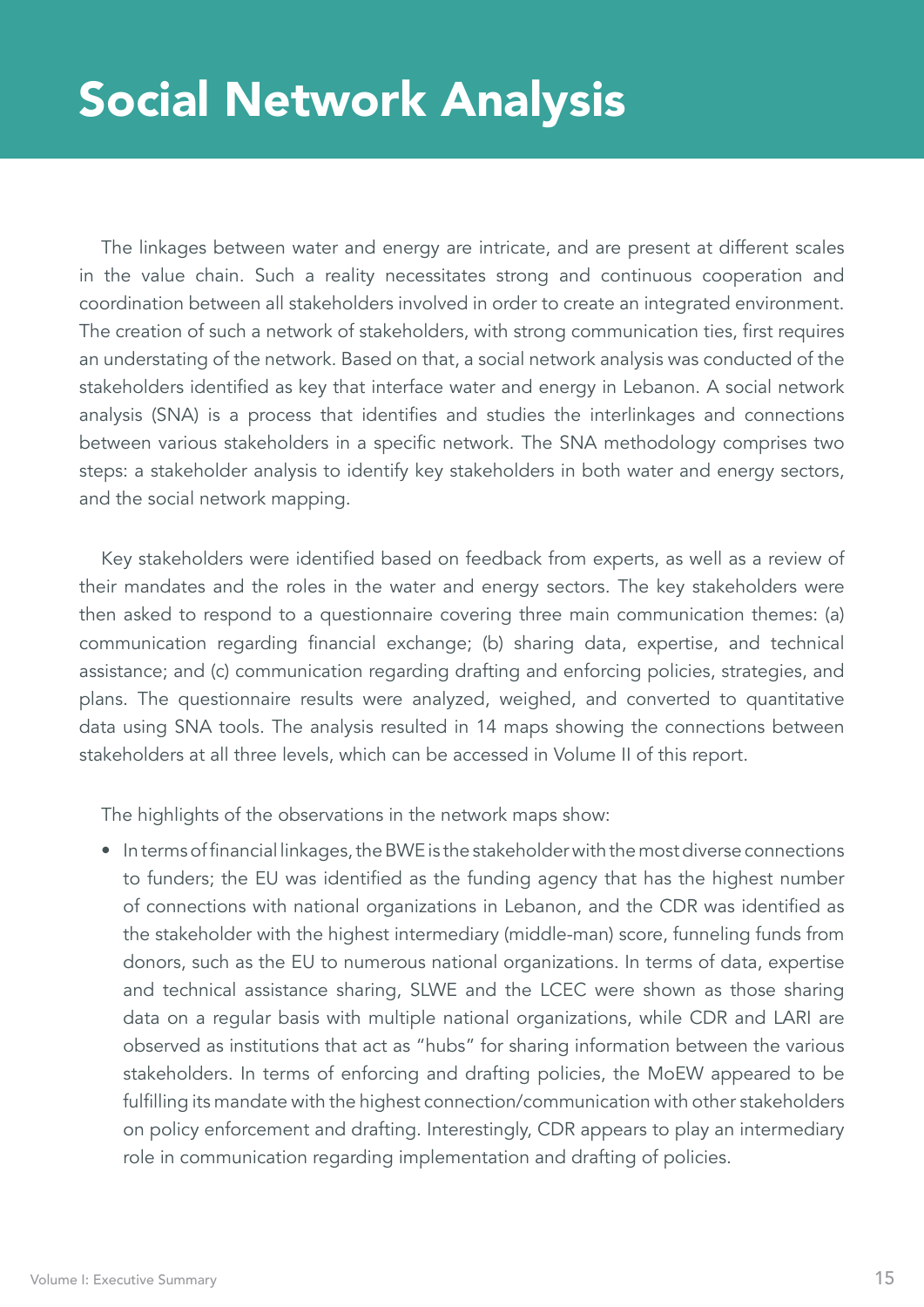- Beyond observations of the network map: several stakeholders, such as the BWE, MoEW, CDR, EU, SLWE, and LCEC have strong connections to each other (throughout all three main themes) but limited connections with other organizations. Such strong ties/ connections can be limiting in some cases, therefore there is a need to slacken these strong connections and focus further on developing weak ties amongst the stakeholders. This allows more interaction amongst all stakeholders, rather than promote the dominance of a few stakeholders. Stakeholders holding a high betweenness score are at the center of strong ties that block the flow of information between all stakeholders, concentrating it amongst themselves. To be able to develop weak ties, these central stakeholders need to reach out to different organizations and expand their networks, instead of focusing on the stakeholders they normally interact with.
- Not all stakeholders, especially nationally, function within the extent of their mandate, while others such as MoE and MoA could and should be playing a bigger role in strengthening communication on the water and energy interface. CDR being a perfect example, in that it has overstepped its mandate—namely, guaranteeing funding projects presented, and supervising their execution—and moved into developing policies and strategies.

All of the communication gaps highlighted in Volume II: Social Network Analysis, combined with the social impact assessment results, show that there is a need to decentralize the web of stakeholder networks by breaking down the centrality of some of the stakeholders dominating the network, by encouraging them to reach out to other stakeholders they normally would not engage with, to expand their network.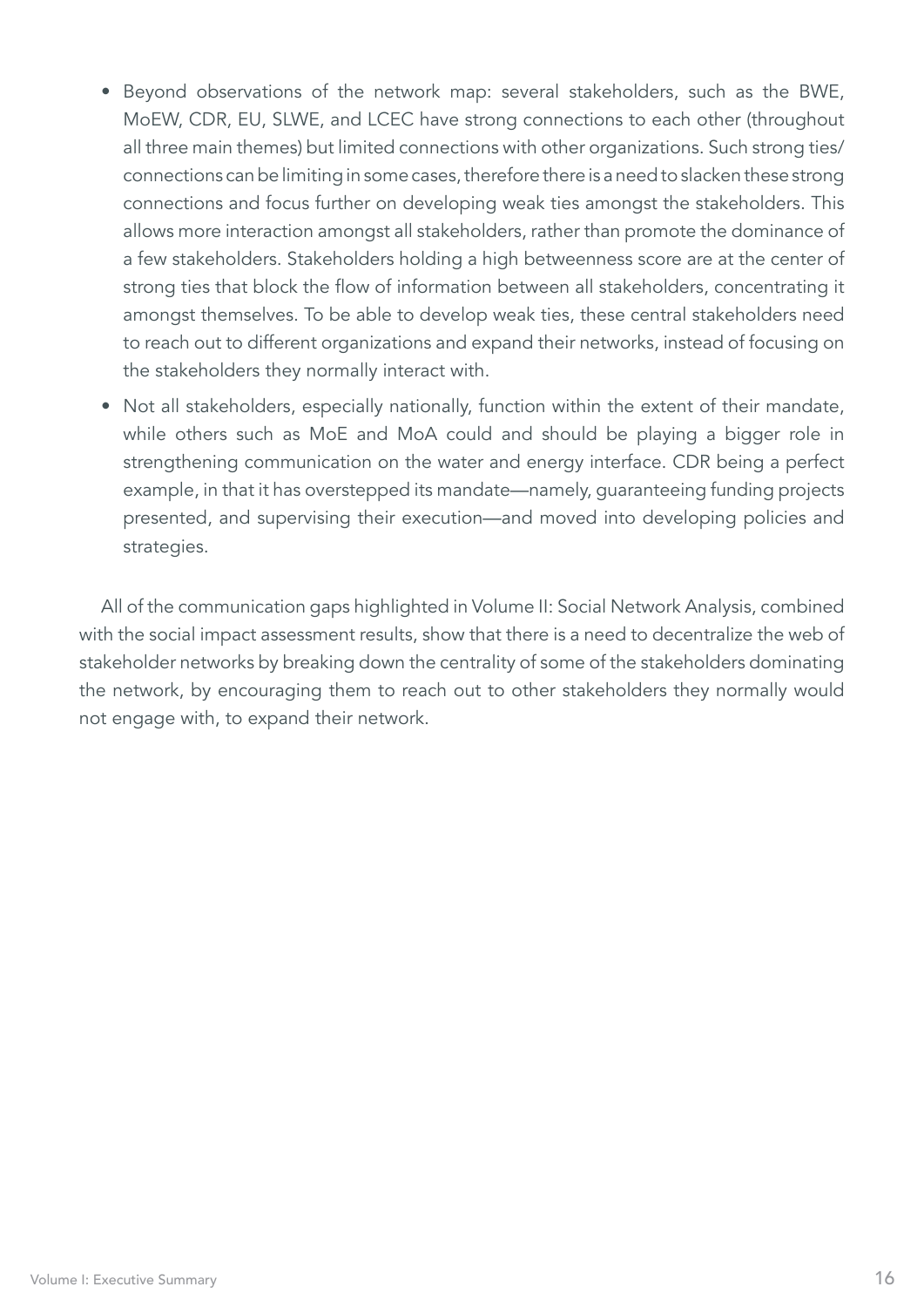## Key Takeaways

The interlinkage between energy and water was clearly highlighted and defined in this study. Challenges were identified at several levels, starting with governance and reaching all the way to operations of facilities. Measures to overcome these challenges were presented at all levels.

At the governance level, integrating the energy and water sectors would require cooperation and coherence in policy development, and operationally as well. The social network analysis conducted (Volume II) to assess the communication between organizations, in both sectors, showed numerous communication problems between governmental institutions, especially between municipalities, water establishments, and the MoEW. It also showed that there are stakeholders, which dominate communication within the network, creating unnecessary bottlenecks. Additionally, it was shown that some stakeholders are not operating according to their mandates, with some shirking policymaking responsibilities, while others intrude into this practice. Therefore to improve the flow of communication—knowledge, expertise, funding, etc.—it is imperative that the strong ties that hinder this flow be weakened to develop a network of weak ties between all stakeholders, to allow for information and data sharing, breaching new technological ideas and opportunities, and to facilitate drafting policies and their enforcement.

The conducted Energy Audit (Volume III) revealed the challenges faced by water establishments in covering energy costs and day-to-day maintenance operations of water pumping stations and WWTPs. It is important to include energy efficiency at the core of design for new water and wastewater facilities, and the rehabilitation of existing facilities. A key finding was that medium-to-large-scale WWTPs are more energy efficient than small-scale plants, and this should be well integrated in the selection of treatment facilities. Furthermore, it is important to evaluate projects in terms of energy consumption, operational expenditure, and potential energy efficiency measures, including a reduction in energy costs borne by the water establishments.

Integrating water and energy can also be found at the tendering phase. Tenders issued by authorities must include clear guidelines for equipment purchase and commissioning that take energy efficiency into consideration, as well as the operation and maintenance procedures to be followed. They must also incorporate clear Key Performance Indicators that operators must always abide by, especially when it comes to energy. Consequently, contracts for operation and maintenance must be performance-based with a focus on ensuring energy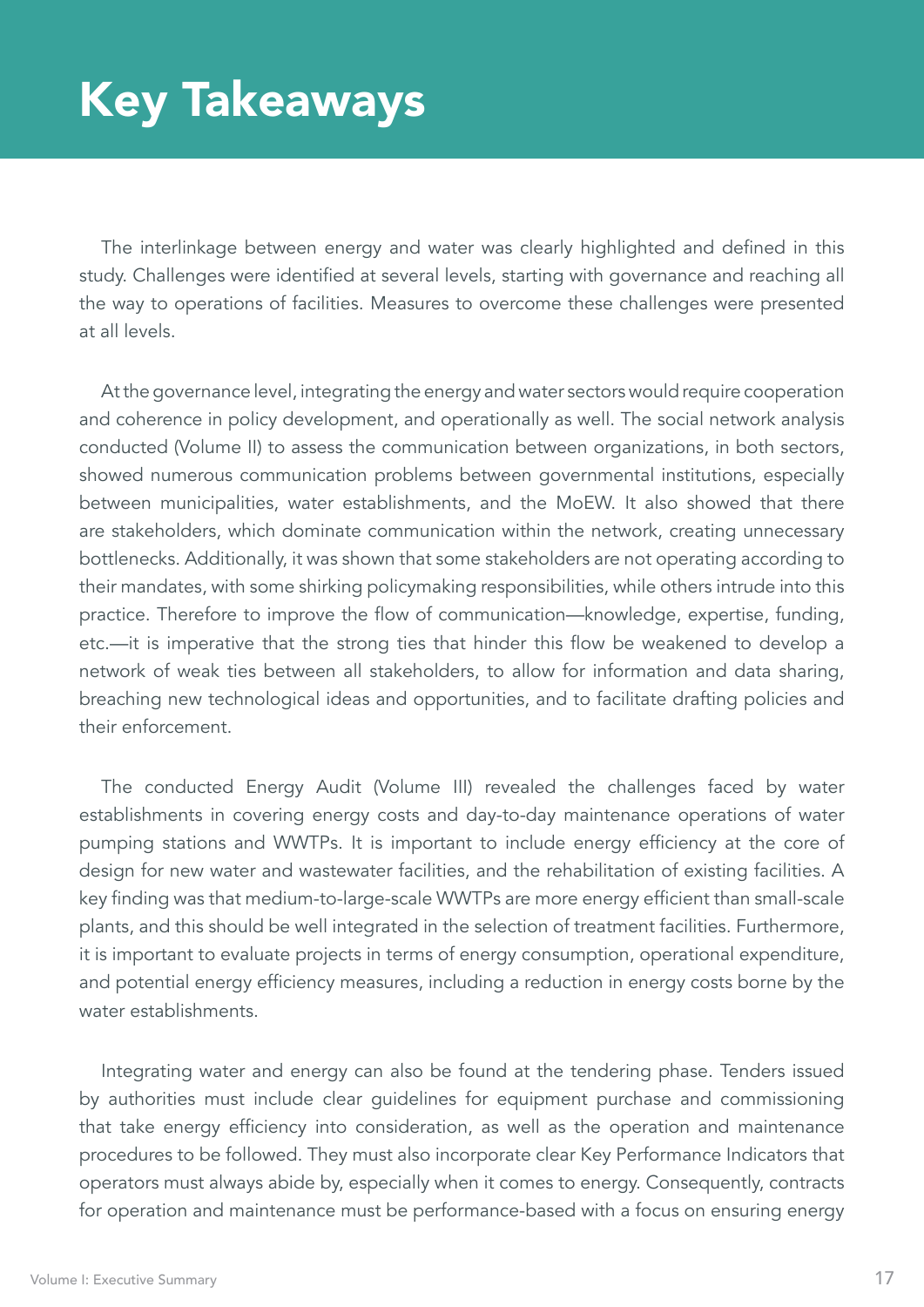efficiency, without neglecting data collection and data monitoring procedures, which should be centralized in data centers at each water establishment.

Cost savings and energy efficiency may be realized in existing or planned water and wastewater facilities if renewable energy sources, mainly solar PV, are utilized. In addition, such an undertaking would aid in securing uninterrupted power supplies to facilities, which in turn would improve the water service for customers, and reduce the economic impact of water and power outages. The relatively high cost of investment needed in installing RE systems, would be recovered through cost savings realized over the project's lifetime.

The energy audit and social impact assessment highlight the fact that the interrupted power supply, and the resulting water shortages, has negative social and economic consequences for the ordinary citizens, who are burdened with extra costs in their attempt to secure water from an alternative source. It was shown that residents of a town facing such onerous costs are willing to pay higher tariffs, as long as water supply is consistent in quality and quantity. The study also highlighted the lack of trust between the water establishments and the citizens, and the need to rebuild it by enforcing the existing laws, reflecting efficient operations and maintenance procedures, while ensuring transparency and accountability.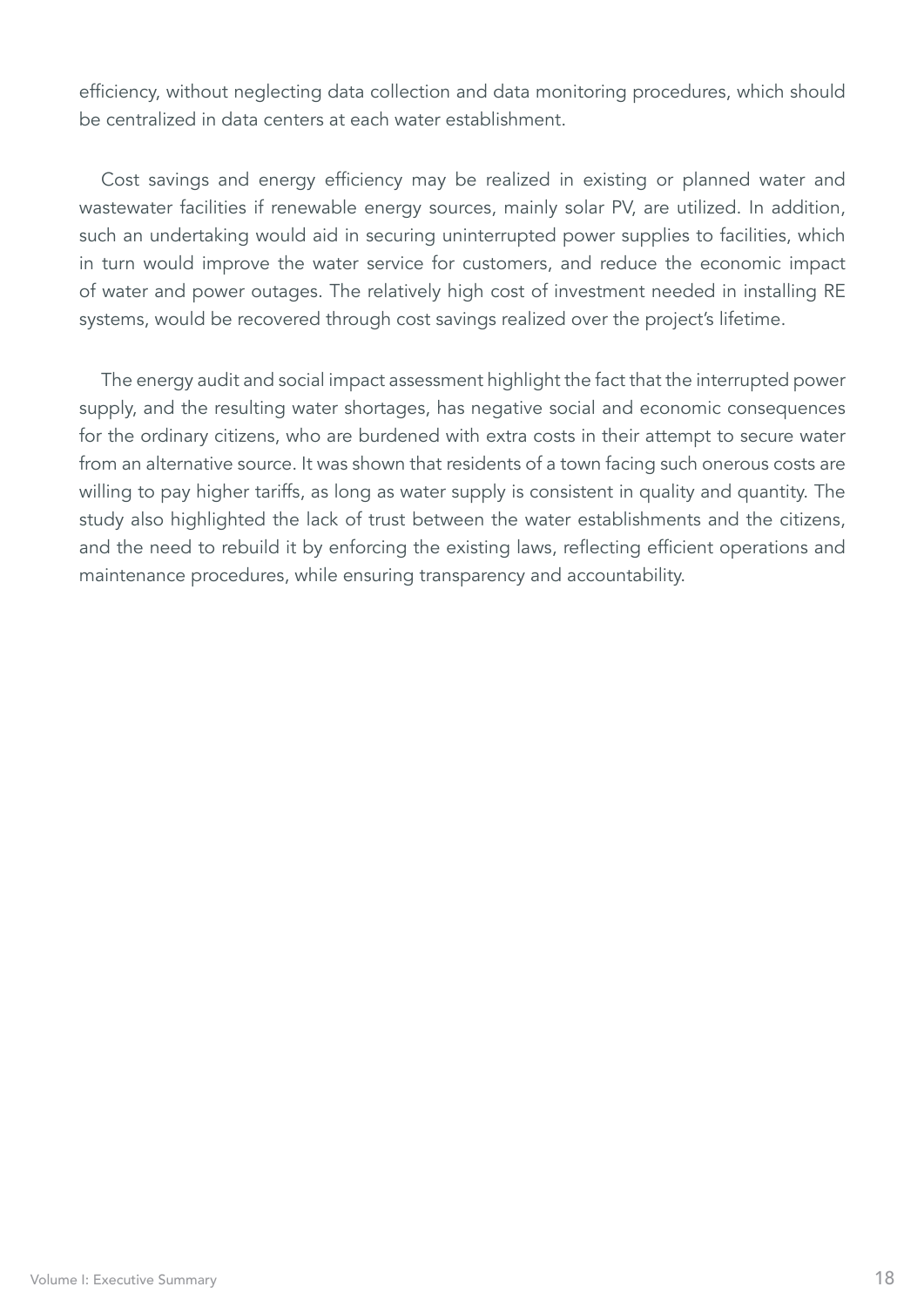#### Special Note:

*This study was conducted over a period of nearly two years, a period during which the country experienced the upheaval of October 17, 2019, the COVID-19 pandemic, the associated economic collapse, and the Beirut Harbor explosion of August 4, 2020. Throughout all these events, the AUB-IFI research team soldiered on with remarkable focus and determination, which was equally matched by the Oxfam management team, who showed outstanding patience,*  flexibility, and responsiveness. All this makes this study remarkable for the true and total team effort (AUB-IFI, Oxfam, H2ALL consortium, and the EU team). We, the AUB-IFI team, believe that the output is unique and most practical. *Contribution to the success of the study was also made possible with the support of the Ministry of Energy and Water through Suzy Hoayek; the Directors General of the regional water establishments: Wassim Daher,.Jean Gebran,. Khaled Obeid, and Rizk Rizk. Equally important was the technical support provided by Dar Al Handasah (Shair and Partners), especially Naji Edde and his electromechanical team, and the team at WASCOP, led by Ahmad Harake.*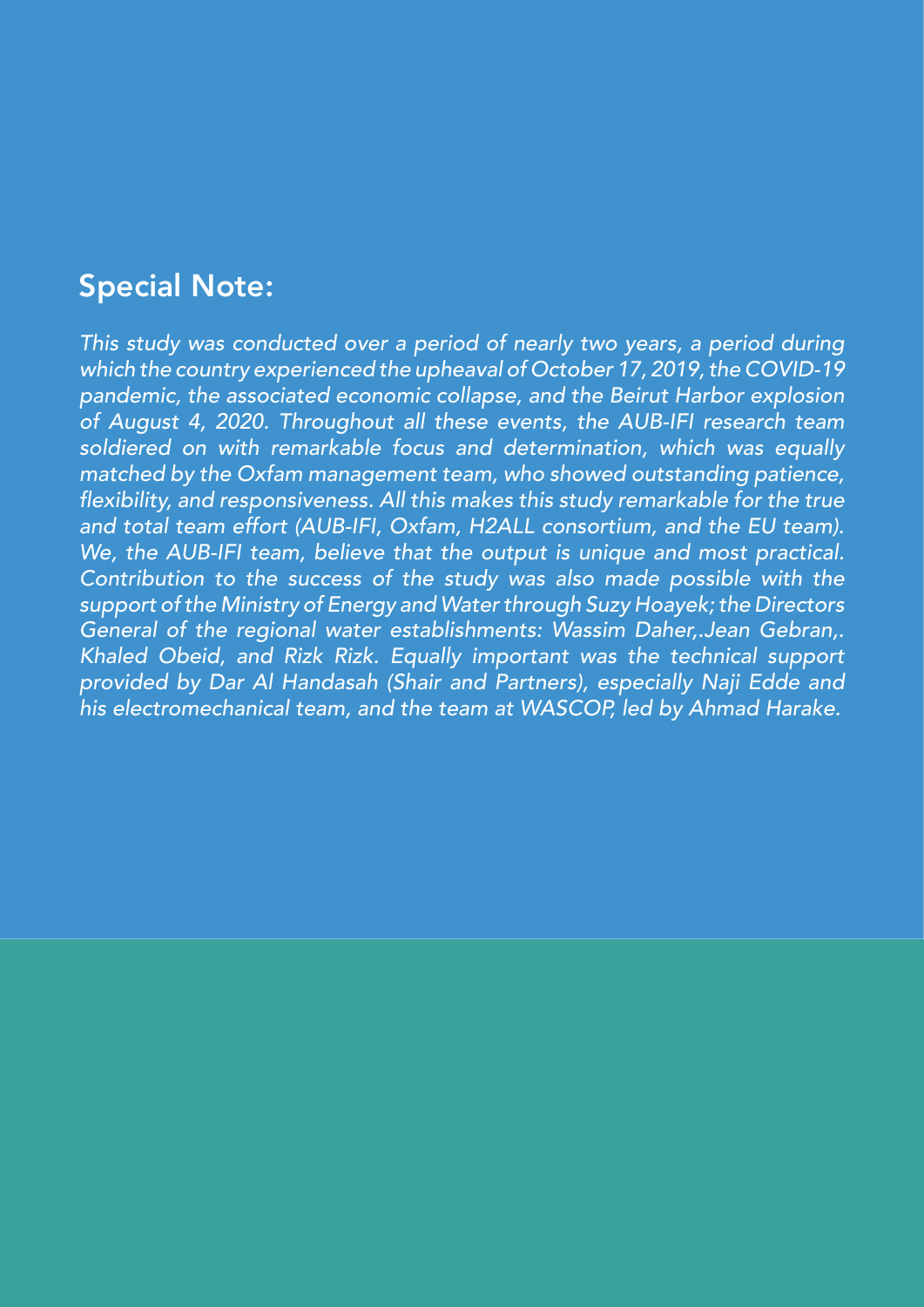#### copyright:

© June 2021- Oxfam. All rights reserved. Licensed to the European Union under *conditions*

This publication is copyright but the text may be used free of charge for the purposes of advocacy, campaigning, education, and research, provided that the source is acknowledged in full. The copyright holder requests that all such use be registered with them for impact assessment purposes. For copying in any other circumstances, or for re-use in other publications, or for translation or adaptation, permission must be secured and a fee may be charged. Please contact Oxfam for more information. email:Jbabassian@oxfam.org.uk.

The information in this publication is correct at the time of going to press.

Oxfam has been working in Lebanon since 1993. We provide humanitarian assistance to vulnerable people affected by conflict, and we promote economic development, promotion of good governance at a local and national level, and women's rights through our work with our partners. Oxfam also works with local partners to contribute to the protection and empowerment of marginalized *women and men.*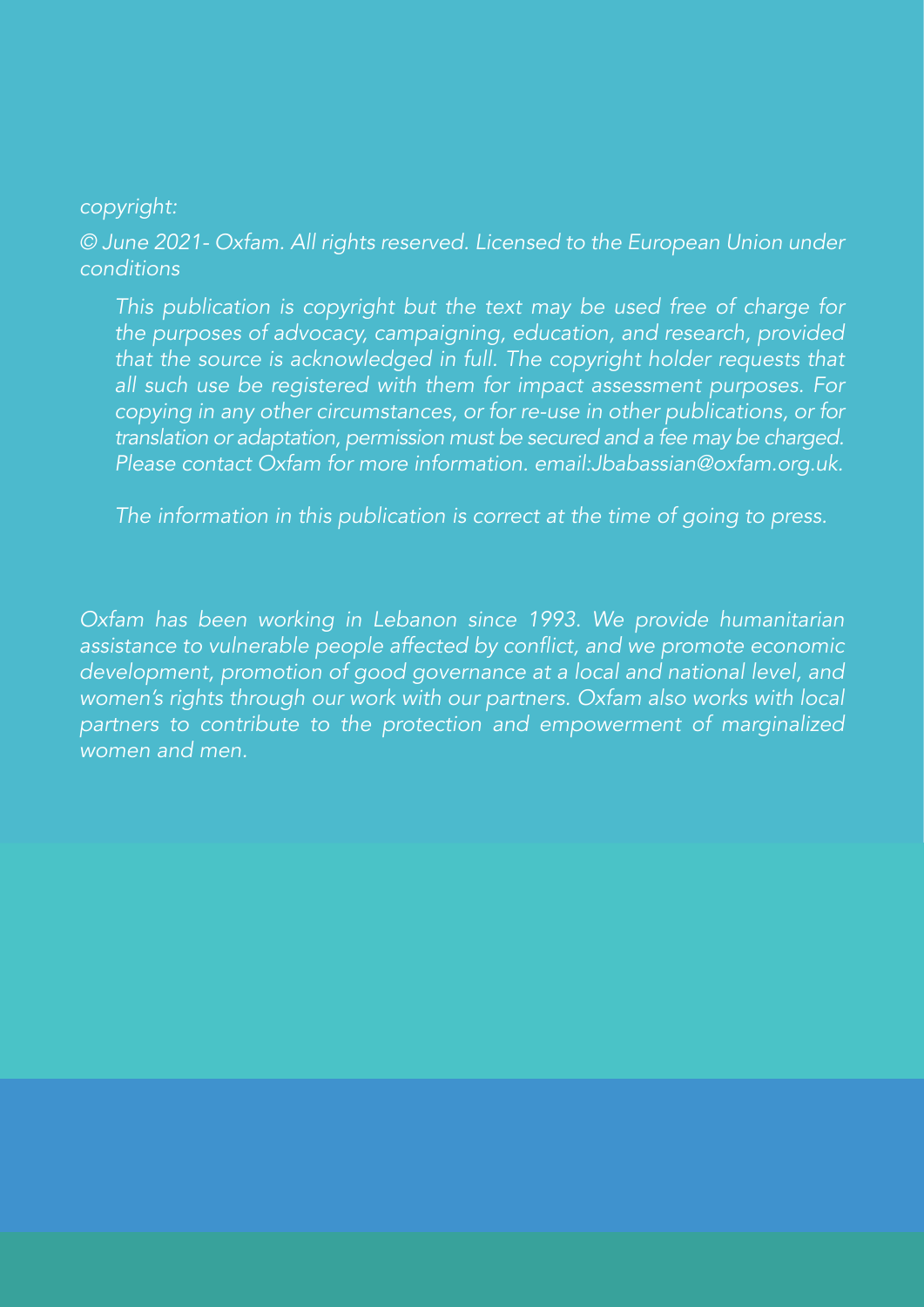#### *THE ISSAM FARES INSTITUTE FOR PUBLIC POLICY AND INTERNATIONAL AFFAIRS*

Inaugurated in 2006, the Issam Fares Institute for Public Policy and International Affairs (IFI) at the American University of Beirut (AUB) is an independent, research-based, policy-oriented institute. It aims to initiate and develop policyrelevant research in and about the Arab world. The Institute aims at bridging the gap between academia and policymaking by conducting high quality research on the complex issues and challenges faced by Lebanese and Arab societies within shifting international and global contexts, by generating evidence-based policy recommendations and solutions for Lebanon and the Arab world, and by creating an intellectual space for an interdisciplinary exchange of ideas among researchers, scholars, civil society actors, media, and policy makers.

#### *CLIMATE CHANGE AND ENVIRONMENT PROGRAM*

The Climate Change and Environment program was launched in 2008 as part of IFI's strategy of utilizing the AUB's significant research and analytical capabilities to inform and guide public policymaking of Lebanon and the Arab world. The program's strategic objective is to generate, and influence policy related to climate change and environmental issues.